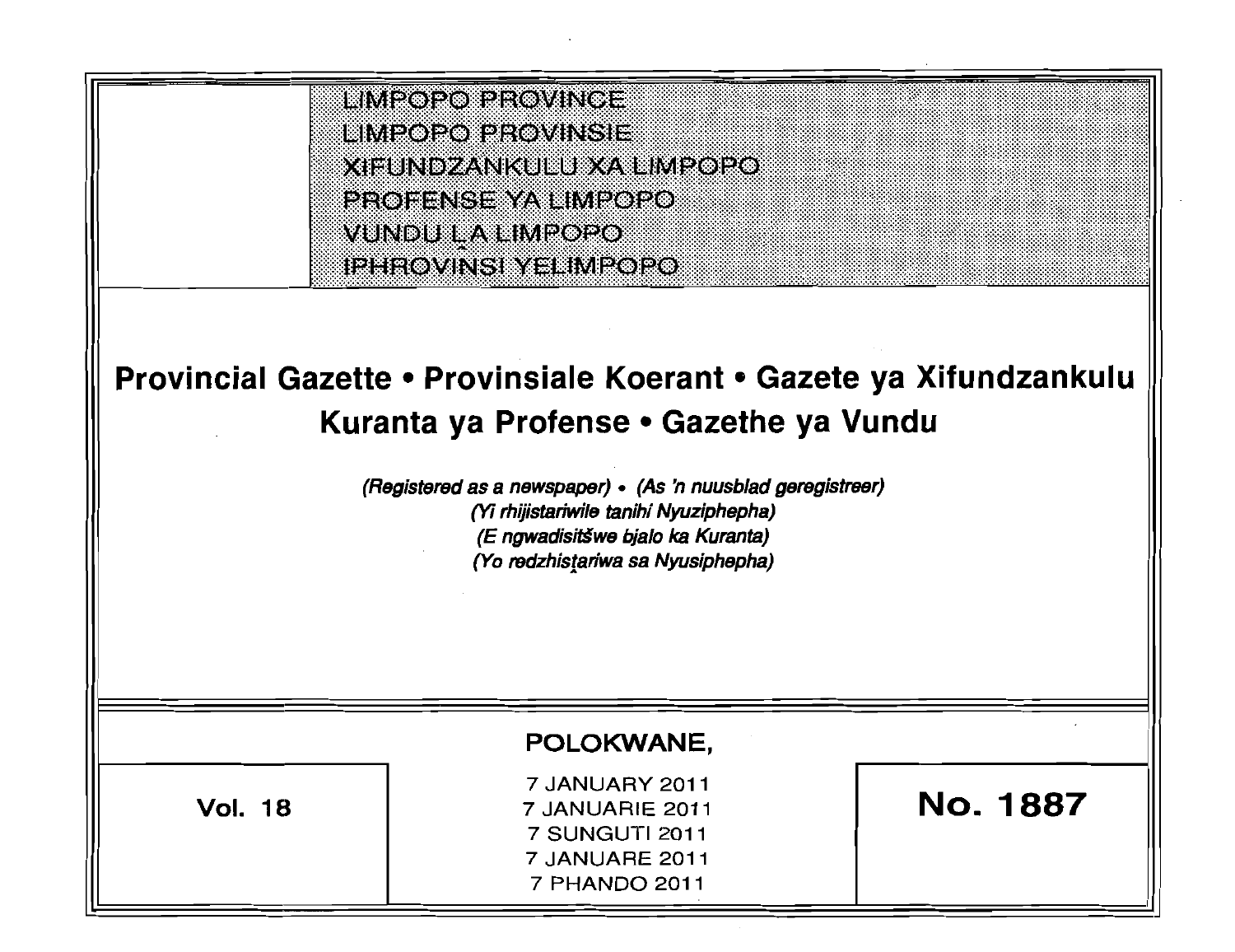# **IMPORTANT NOTICE**

**The Government Printing Works will not be held responsible for faxed documents not received due to errors on the fax machine or faxes received which are unclear or incomplete. Please be advised that an "OK" slip, received from a fax machine, will not be accepted as proof that documents were received by the GPW for printing. If documents are faxed to the GPW it will be the sender's responsibility to phone and confirm that the documents were received in good order.** 

**Furthermore the Government Printing Works will also not be held responsible for cancellations and amendments which have not been done on original documents received from clients.** 

# **CONTENTS • INHOUD**

| No. |                                                                                                           | Page<br>No. | Gazette<br>No. |
|-----|-----------------------------------------------------------------------------------------------------------|-------------|----------------|
|     | <b>GENERAL NOTICES • ALGEMENE KENNISGEWINGS</b>                                                           |             |                |
|     |                                                                                                           | 8           | 1887           |
|     |                                                                                                           | 8           | 1887           |
| 2   | Town-planning and Townships Ordinance (15/1986): Polokwane/Perskebult Amendment Scheme 191                | 8           | 1887           |
| 2   | Ordonnansie op Dorpsbeplanning en Dorpe (15/1986): Polokwane/Perskebult-wysigingskema 191                 | 9           | 1887           |
| з   | Town-planning and Townships Ordinance (15/1986): Polokwane/Perskebult Amendment Scheme 193                | 9           | 1887           |
| з   |                                                                                                           | 9           | 1887           |
|     | LOCAL AUTHORITY NOTICES . PLAASLIKE BESTUURSKENNISGEWINGS                                                 |             |                |
|     | Town-planning and Townships Ordinance (15/1986): Polokwane/Perskebult Amendment Scheme 195                | 10          | 1887           |
|     | Ordonnansie op Dorpsbeplanning en Dorpe (15/1986): Polokwane/Perskebult-wysigingskema 195                 | 10          | 1887           |
|     | Town-planning and Townships Ordinance (15/1986): Polokwane Local Municipality: Declaration as an approved | 11          | 1887           |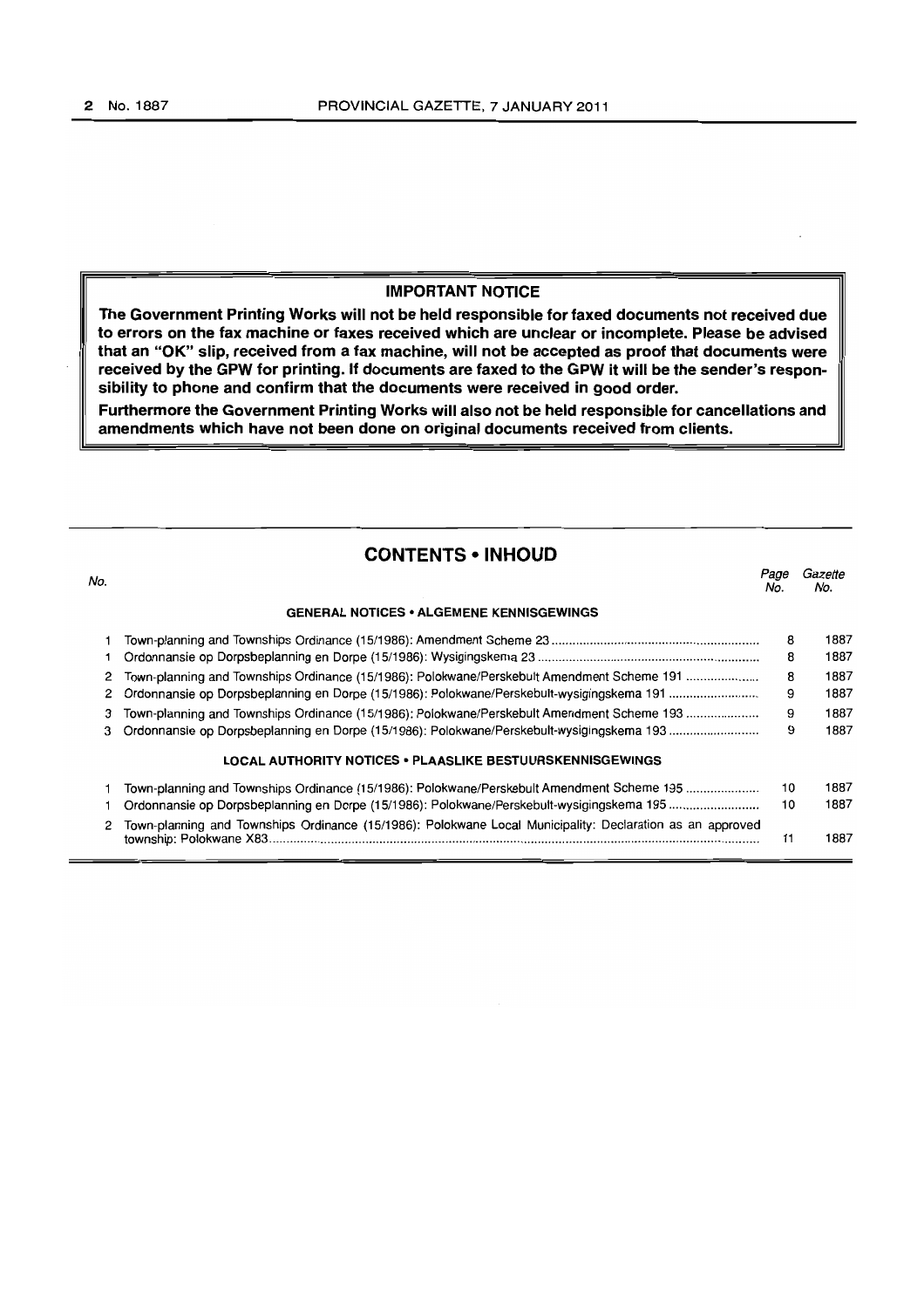No.1887 3

| <b>IMPORTANT NOTICE</b>                                                                                                                                               |                                     |  |  |  |  |  |
|-----------------------------------------------------------------------------------------------------------------------------------------------------------------------|-------------------------------------|--|--|--|--|--|
| The                                                                                                                                                                   |                                     |  |  |  |  |  |
| <b>Limpopo Provincial Gazette Function</b>                                                                                                                            |                                     |  |  |  |  |  |
| will be transferred to the                                                                                                                                            |                                     |  |  |  |  |  |
| <b>Government Printer</b> in Pretoria                                                                                                                                 |                                     |  |  |  |  |  |
| as from 1 November 2004                                                                                                                                               |                                     |  |  |  |  |  |
| <b>NEW PARTICULARS ARE AS FOLLOWS:</b>                                                                                                                                |                                     |  |  |  |  |  |
| <b>Physical address:</b>                                                                                                                                              | <b>Postal address:</b>              |  |  |  |  |  |
| <b>Government Printing Works</b><br>149 Bosman Street<br>Pretoria                                                                                                     | Private Bag X85<br>Pretoria<br>0001 |  |  |  |  |  |
| New contact persons: Louise Fourie Tel.: (012) 334-4686<br>Mrs H. Wolmarans Tel.: (012) 334-4591                                                                      |                                     |  |  |  |  |  |
| Fax number: (012) 323-8805                                                                                                                                            |                                     |  |  |  |  |  |
| E-mail address: hester.wolmarans@gpw.gov.za<br>louise.fourie@gpw.gov.za                                                                                               |                                     |  |  |  |  |  |
| <b>Contact person for subscribers:</b>                                                                                                                                |                                     |  |  |  |  |  |
| Mrs J. Wehmeyer Tel.: (012) 334-4753<br>Fax.: (012) 323-9574                                                                                                          |                                     |  |  |  |  |  |
| This phase-in period is to commence from 15 October 2004 (suggest date of advert)<br>and notice comes into operation as from 1 November 2004.                         |                                     |  |  |  |  |  |
| Subscribers and all other stakeholders are advised to send their advertisements<br>directly to the Government Printing Works, two weeks before the 1st November 2004. |                                     |  |  |  |  |  |
| In future, adverts have to be paid in advance<br>before being published in the Gazette.                                                                               |                                     |  |  |  |  |  |
| <b>Advertising Manager</b>                                                                                                                                            |                                     |  |  |  |  |  |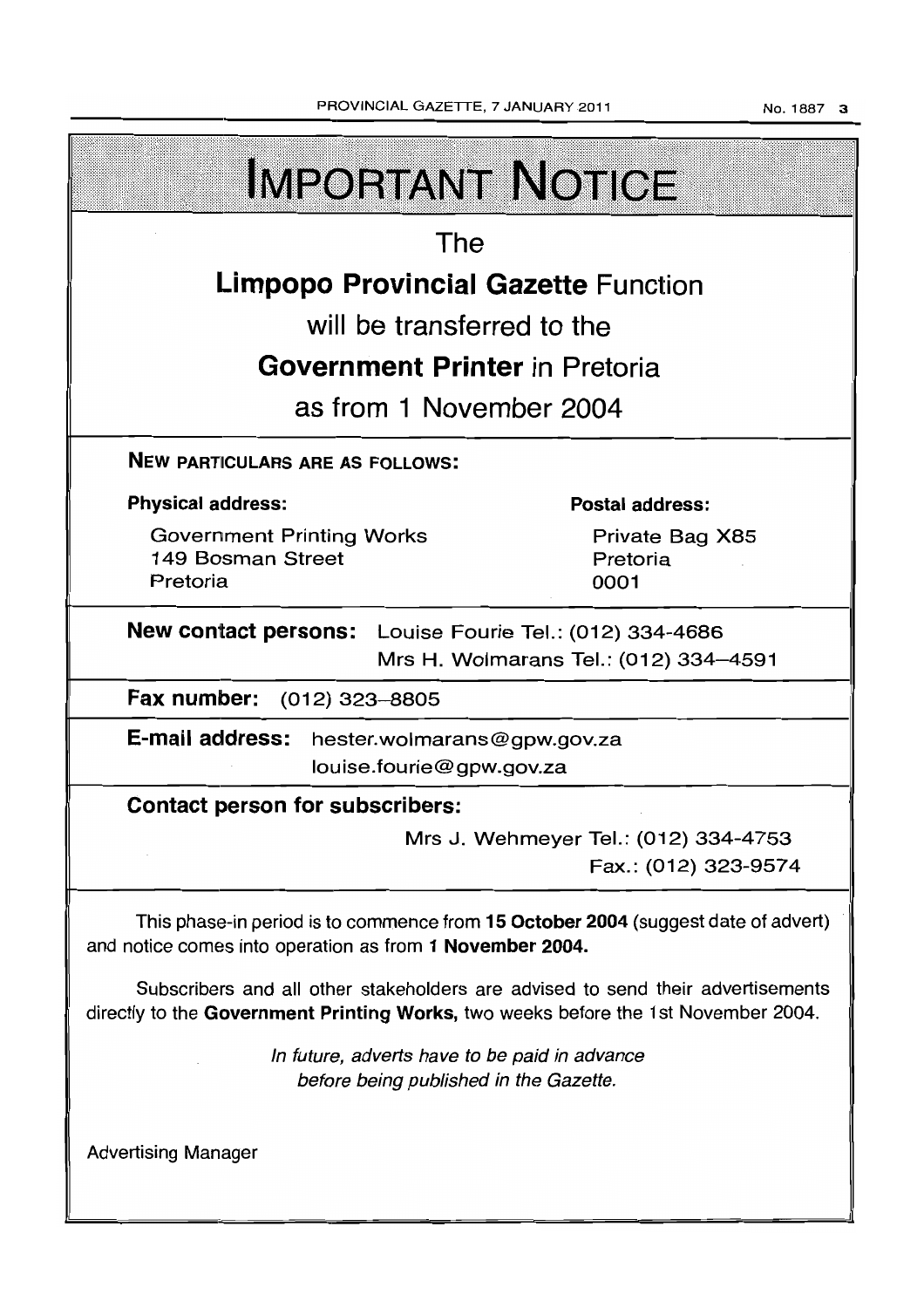IT IS THE CLIENTS RESPONSIBILITY TO ENSURE THAT THE CORRECT AMOUNT IS PAID AT THE CASHIER OR DEPOSITED INTO THE GOVERNMENT PRINTING WORKS BANK ACCOUNT AND ALSO THAT THE REQUISITION/COVERING LETTER TOGETHER WITH THE ADVERTISEMENTS AND THE PROOF OF DEPOSIT REACHES THE GOVERNMENT PRINTING WORKS IN TIME FOR INSERTION IN THE PROVINCIAL GAZETTE.

**No ADVERTISEMENTS WILL BE PLACED WITHOUT PRIOR PROOF OF PRE-PAYMENT.** 

|                                                                                                                                   | $\frac{1}{4}$ page R 215.43<br>Letter Type: Arial<br>Size: 10<br>Line Spacing: At:<br>Exactly<br>11pt           |
|-----------------------------------------------------------------------------------------------------------------------------------|-----------------------------------------------------------------------------------------------------------------|
| A PRICE<br><b>INCREASE OF</b><br>14.97% WILL BE<br><b>EFFECTIVE ON</b><br><b>ALL TARIFFS</b><br><b>FROM</b><br><b>1 JUNE 2010</b> | $\frac{1}{4}$ page R 430.87<br>Letter Type: Arial<br>Size: 10<br>Line Spacing: At:<br>Exactly<br>11pt           |
|                                                                                                                                   | $\frac{1}{4}$ page R 646.31<br>Letter Type: Arial<br>Size: 10<br>Line Spacing: At:<br>Exactly<br>11pt           |
|                                                                                                                                   |                                                                                                                 |
|                                                                                                                                   | R 861.74<br>$\frac{1}{4}$ page<br>Letter Type: Arial<br><b>Size: 10</b><br>Line Spacing: At:<br>Exactly<br>11pt |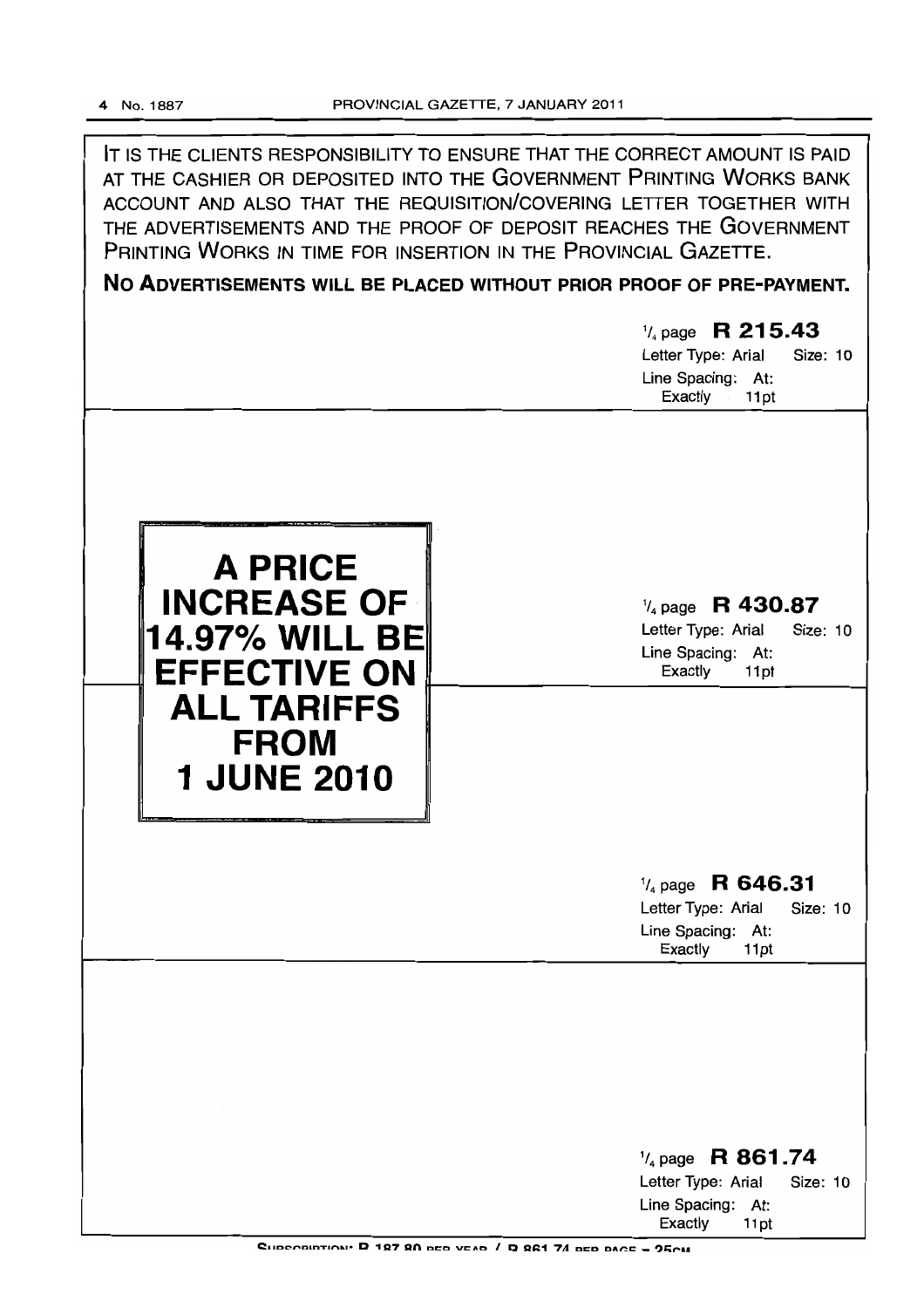PROVINCIAL GAZETTE, 7 JANUARY 2011



the advertiser;

No.1887 5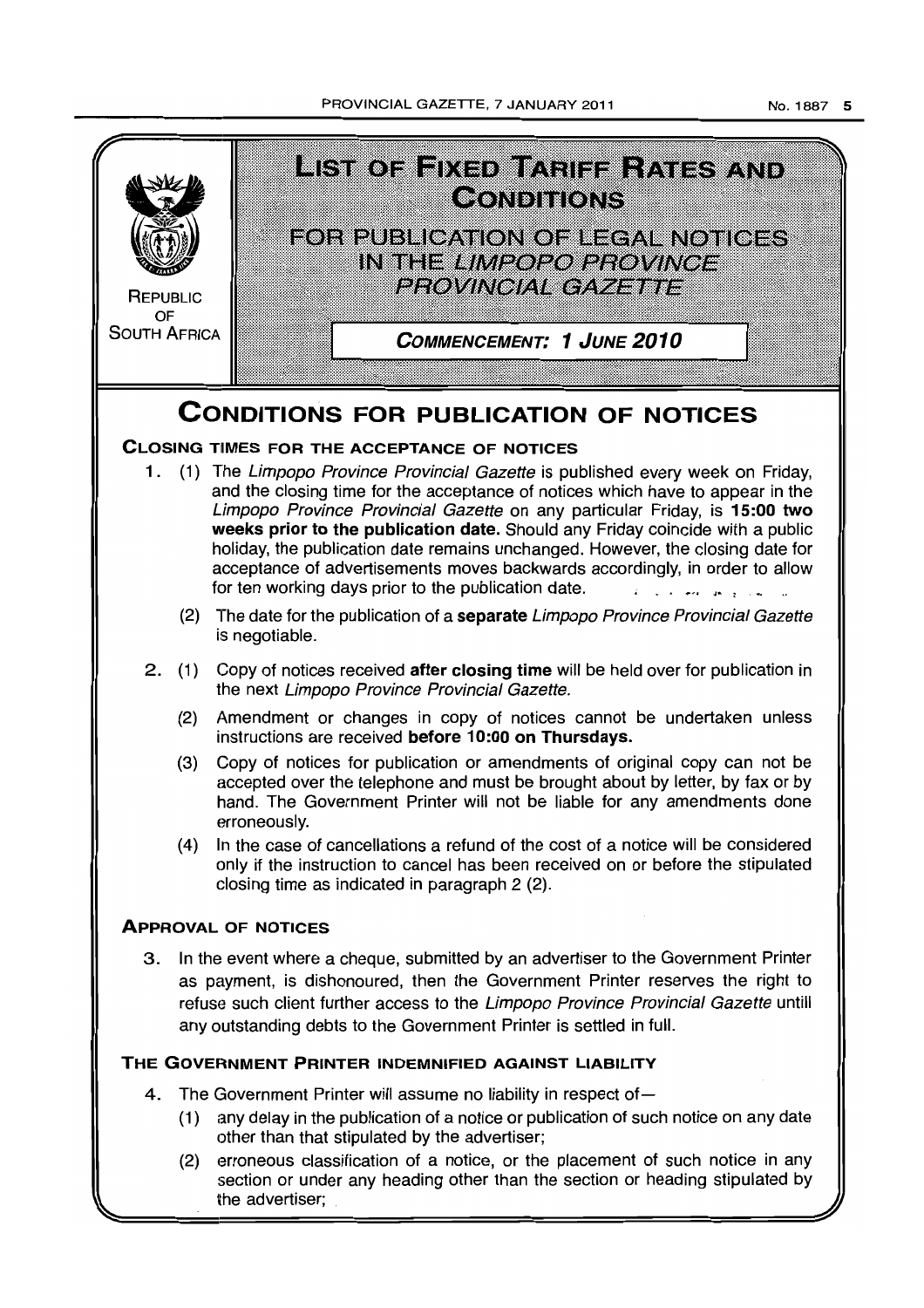(3) any editing, revision, omission, typographical errors or errors resulting from faint or indistinct copy.

# LIABILITY OF ADVERTISER

5. Advertisers will be held liable for any compensation and costs arising from any action which may be instituted against the Government Printer in consequence of the publication of any notice.

# **COPY**

- 6. Copy of notices must be typed on one side of the paper only and may not constitute part of any covering letter or document.
- 7. At the top of any copy, and set well apart from the notice, the following must be stated:

Where applicable

- (1) The heading under which the notice is to appear.
- (2) The cost of publication applicable to the notice, in accordance with the "Word Count Table".

# PAYMENT OF COST

- 9. With effect from 1 NOVEMBER 2004 no notice will be accepted for publication unless the cost of the insertion(s) is prepaid in CASH or by CHEQUE or POSTAL ORDERS. It can be arranged that money can be paid into the banking account of the Government Printer, in which case the deposit slip accompanies the advertisement before publication thereof.
- 10. (1) The cost of a notice must be calculated by the advertiser in accordance with the word count table.
	- (2) Where there is any doubt about the cost of publication of a notice, and in the case of copy, an enquiry, accompanied by the relevant copy, should be addressed to the Advertising Section, Government Printing Works, Private Bag X85, Pretoria, 0001 [Fax: (012) 323-8805], before publication.
- 11 . Overpayment resulting from miscalculation on the part of the advertiser of the cost of publication of a notice will not be refunded, unless the advertiser furnishes adequate reasons why such miscalculation occurred. In the event of underpayments, the difference will be recovered from the advertiser, and the notice(s) will not be published until such time as the full cost of such publication has been duly paid in cash or by cheque or postal orders, or into the banking account.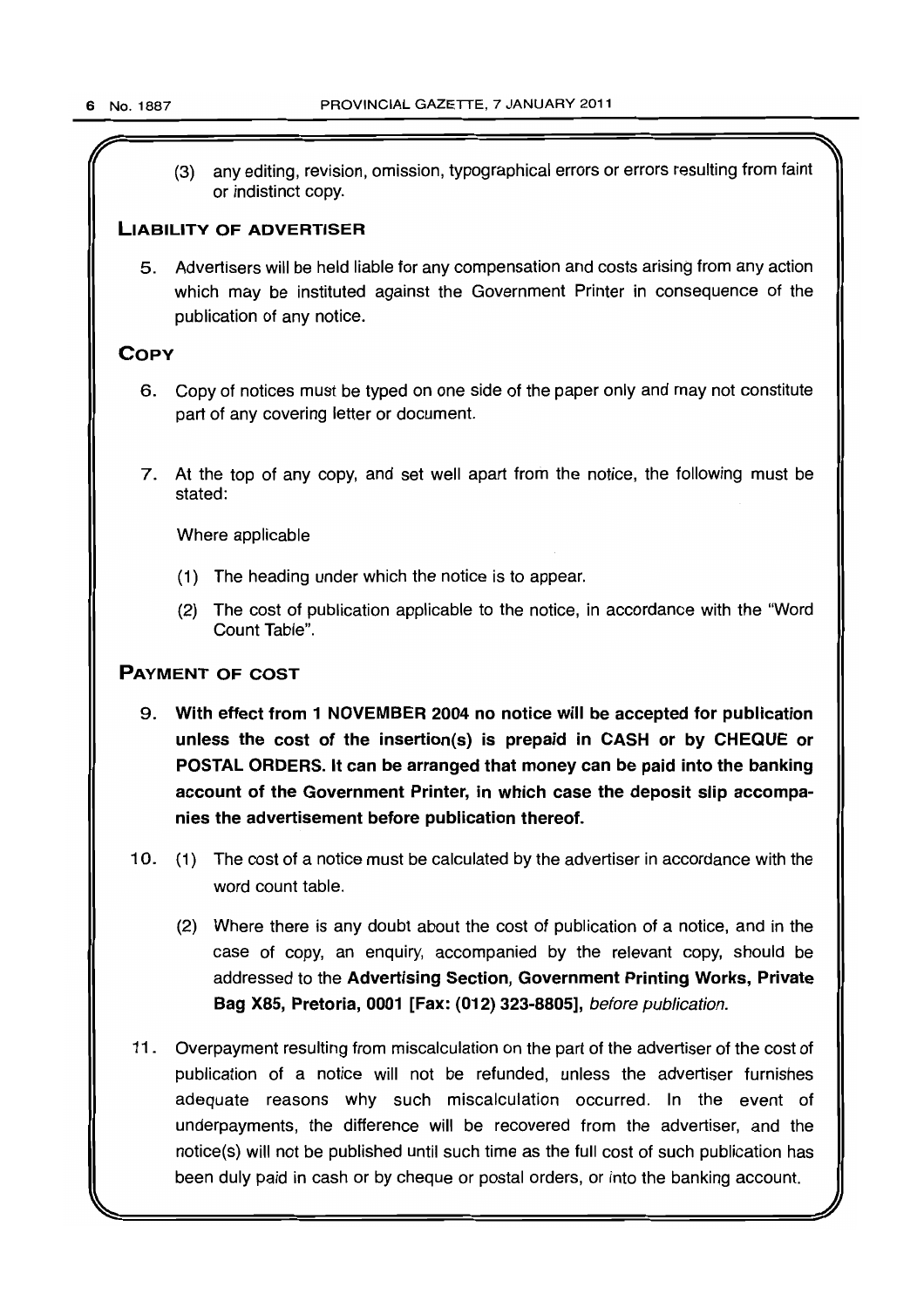- 12. In the event of a notice being cancelled, a refund will be made only if no cost regarding the placing of the notice has been incurred by the Government Printing Works.
- 13. The Government Printer reserves the right to levy an additional charge in cases where notices, the cost of which has been calculated in accordance with the Word Count Table, are subsequently found to be excessively lengthy or to contain overmuch or complicated tabulation.

# PROOF OF PUBLICATION

14. Copies of the Limpopo Province Provincial Gazette which may be required as proof of publication, may be ordered from the Government Printer at the ruling price. The Government Printer will assume no liability for any failure to post such Limpopo Province Provincial Gazette(s) or for any delay in despatching it/them.

# **GOVERNMENT PRINTERS BANK ACCOUNT PARTICULARS**

Bank:

ABSA

BOSMAN STREET

Account No.: 4057114016

Branch code: 632005

Reference No.: 00000049

Fax No.: (012) 323 8805

# Enquiries:

| Mrs. L. Fourie    | Tel.: (012) 334-4686 |
|-------------------|----------------------|
| Mrs. H. Wolmarans | Tel.: (012) 334-4591 |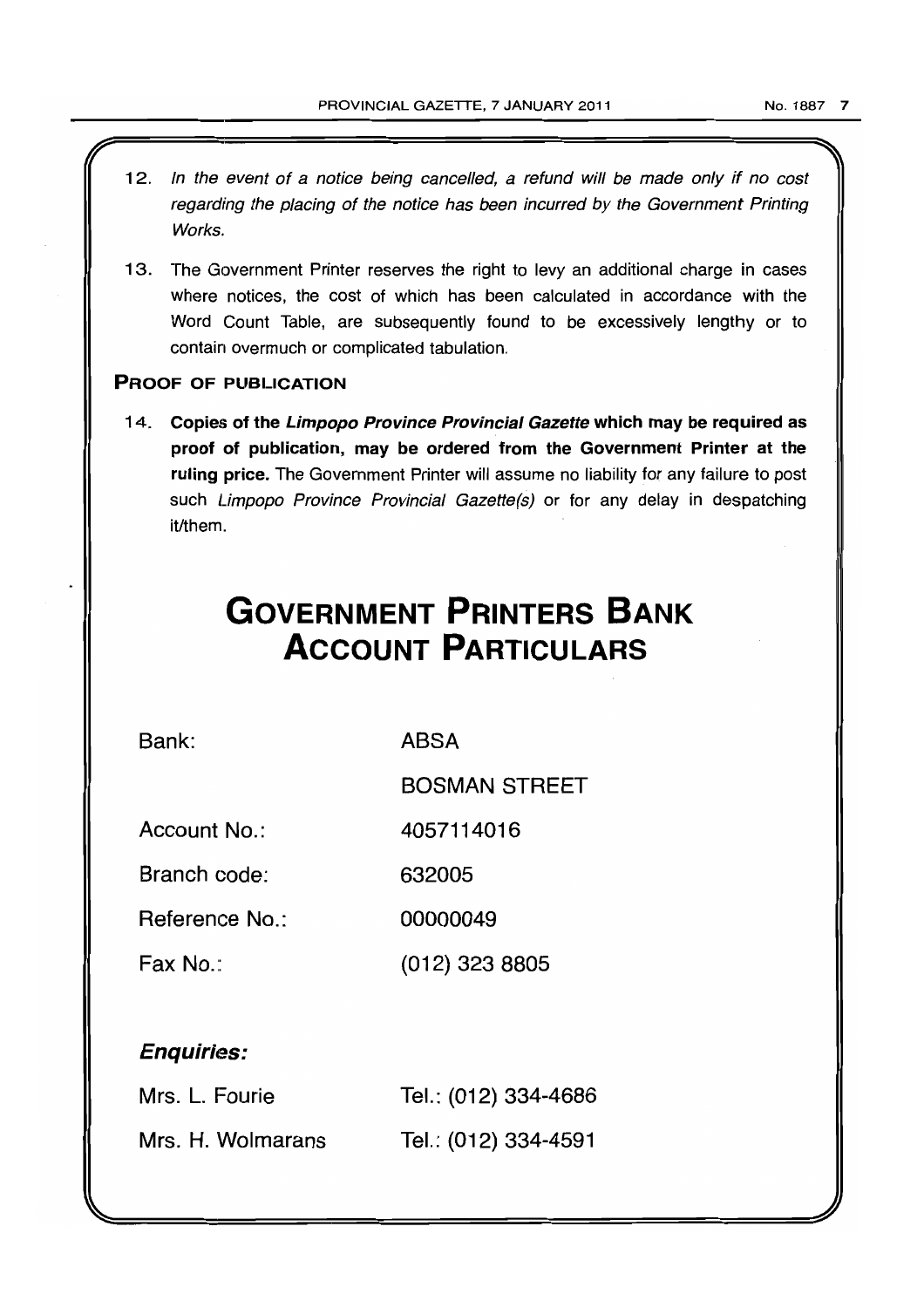# **GENERAL NOTICES • ALGEMENE KENNISGEWINGS**

#### **NOTICE 1 OF 2011**

#### **MARULENG LAND USE MANAGEMENT SCHEME 2008**

#### **AMENDMENT SCHEME 23**

Kago-Boswa Consulting Spatial Planners, being the authorised agent of the owner of the property mentioned below, hereby give notice in terms of section 56 (1) of the Town-planning Ordinance, 1986 (Ordinance 15 of 1986), that we have applied to Maruleng Municipality for the amendment of Maruleng Land Use Management Scheme 2008, by the rezoning (including relaxation of the building line) of Ert 163, Hoedspruit, situated on Cobra Street, Hoedspruit, from "Residential 1" to "Business 3".

Particulars of the application will lie for inspection during office hours at the Municipal Library, 64 Springbok Street, Hoedspruit, for a period of 28 days from 7 January 2011.

Objections to or representations in respect of the application must be lodged with or in writing to the Municipal Manager at this address P.O. Box 627, Hoedspruit, 1380, within a period of 28 days from the 7th January 2011.

Address of the agent: Kago-Boswa Consulting Spatial Planners, P.O. Box 1244, Hoedspruit, 1380. . **-.** 

# **KENNISGEWING 1 VAN 2011**

#### **MARULENG GRONDGEBRUIKSKEMA 2008**

#### **WYSIGINGSKEMA 23**

Ons, Kago-Boswa Consulting Spatial Planners, synde die gemagtigde agent van die eienaar van die eiendom hieronder genoem, gee hiermee ingevolge artikel 56 (1) van die Ordonnansie op Dorpsbeplanning en Dorpe, 1986 (Ordonnansie 15 van 1986), kennis dat ons by die Maruleng Munisipaliteit aansoek gedoen het om die wysiging van die Maruleng Grondgebruikskema, 2008, deur die hersonering (en ontspanning van geboulyn) van Erf 163, Hoedspruit, gelee te Cobrastraat, Hoedspruit, van "Residensieel 1" na "Besigheid 3".

Besonderhede van die aansoek lê ter insae gedurende gewone kantoorure by die Munisipaliteit Biblioteek, Springbokstraat 64, Hoedspruit, vir 'n tydperk van 28 dae vanaf 7 Januarie 2011.

Besware teen of vertoë ten opsigte van die aansoek moet binne 'n tydperk van 28 dae vanaf 7 Januarie 2011 skriftelik by of tot die Munisipale Bestuurder by Posbus 627, Hoedspruit, 1380, ingedien of gerig word.

Adres van agent: Kago-Boswa Consulting Spatial Planners, Posbus 1244, Hoedspruit, 1380.

 $7 - 14$ 

### **NOTICE 2 OF 2011**

#### **POLOKWANEIPERSKEBULT AMENDMENT SCHEME 191**

Planning Concept being the authorised agent of the owner of Portion 3 of Ert 134, Pietersburg, situated at 22 Paul Kruger Street do hereby give notice in terms of section 56 (1) (b) (i) of the Town-planning and Townships Ordinance (Ordinance 15 of 1986) that I have applied to the Polokwane Municipality for the amendment of the Polokwane/Perskebult Town-planning Scheme, 2007, for the rezoning of above site from "Residential 1" to "Business 4" for offices.

Particulars of the application will lie for inspection during normal office hours at the offices of the Manager Planning: Directorate Planning and Development, First Floor, West Wing Civic Centre, Landdros Mare Street, Polokwane, for a period of 28 days from 7 January 2011.

Objections and or representations in respect to the application must be lodged with or made in writing to the underneath address or to the offices of the Manager Planning: Directorate Planning and Development, First Floor, Civic Centre, Landdros Mare Street. or Box 111, Polokwane, 0700, within a period of 28 days from 7 January 2011.

Address of agent: Planning Concept, Box 15001, Flora Park, Polokwane, 0699.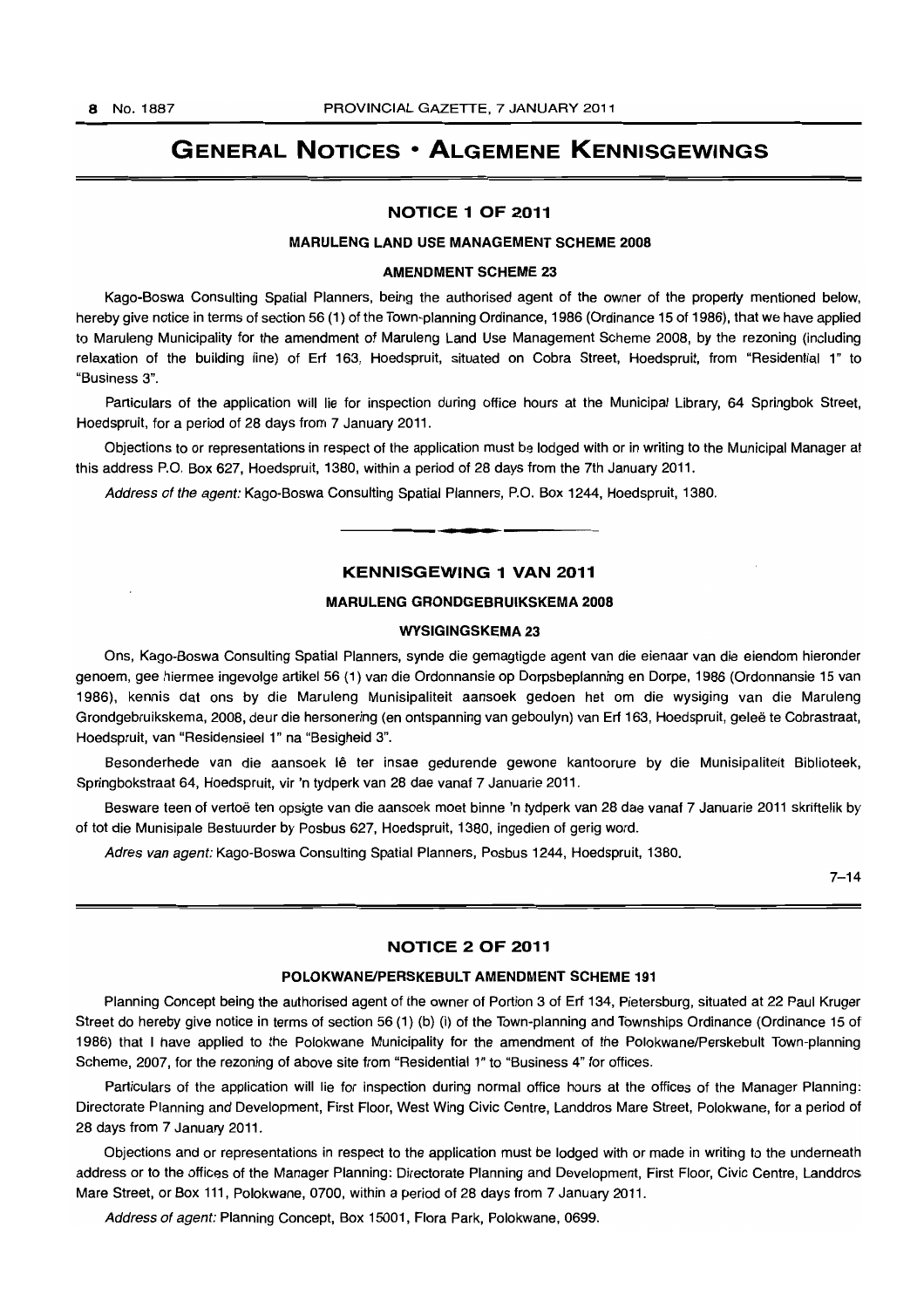#### KENNISGEWING 2 VAN 2011

#### POLOKWANE/PERSKEBULT-WYSIGINGSKEMA 191

Planning Concept synde die gemagtigde agent van die eienaar van Gedeelte 3 van Erf 134, Pietersburg, gelee te Paul Krugerstraat 22, gee hiermee ingevolge artikel 56 (1) (b) (i) van die Ordonnansie op Dorpsbeplanning en Dorpe (Ordonnansie 15 van 1986) kennis dat ek by die Polokwane Munisipaliteit aansoek gedoen het vir die wysiging van die Polokwane/Perskebult Dorpsbeplanningskema, 2007, deur hersonering van bogenoemde eiendom vanaf "Residensieel 1" na "Besigheid 4" vir kantore.

Besonderhede van die aansoek lê ter insae gedurende gewone kantoorure by die kantoor van die Bestuurder: Beplanning, Direktoraat Beplanning en Ontwikkeling, Eerste Vloer, Burgersentrum, Landdros Marestraat, Polokwane, vir 'n tydperk van 28 dae vanaf 7 Januarie 2011.

Besware teen of vertoë ten opsigte van die aansoek moet binne 28 dae van 7 Januarie 2011 skriftelik by of tot die Bestuurder: Beplanning. Direktoraat Beplanning en Ontwikkeling by onderstaande adres of by Posbus 111, Polokwane, 0700, ingedien of gerig word.

Adres van agent: Planning Concept, Posbus 15001, Flora Park, Polokwane, 0699.

 $7 - 14$ 

# **NOTICE 3 OF 2011**

#### POLOKWANE/PERSKEBULT AMENDMENT SCHEME, 193

I, Rian Beukes of the firm Rian Beukes Town & Regional Planners and Property Consultants being the authorized agent of the owner of Portion 1 of Erf 634, Pietersburg, hereby give notice in terms of section 56 (1) of the Town Planning and Townships Ordinance (Ordinance 15 of 1986) that we have applied to the Polokwane Municipality for the amendment of the Polokwane/Perskebult Town Planning Scheme, 2007 for the rezoning of the above-mentioned properties which are situated at 40A Voortrekker Street, Polokwane, from "Residential 1", to "Special" for a "Dwelling office", subject to the conditions as contained in Annexure 85 (e.g. Coverage -  $35\%$ , FAR -  $0.35$ , height=1 storey, parking= $4/100$  m<sup>2</sup>).

Particulars of the application will lie for inspection during normal office hours at the office of the Town Planners or at the office of the Manager: Spatial Planning and Land Use Management, Room 125, First Floor, West Wing, Civic Centre, c/o Landdros Maree Street and Bodenstein Street, Polokwane, for a period of 28 days from 7 January 2011.

Objections to or representations in respect of the application must be lodged with or made to the Manager: Spatial Planning and Land Use Management at the above address or at PO Box 111, Polokwane, 0700, within a period of 28 days from 7 January 2011.

Address of applicant: Rian Beukes Town & Regional Planners and Property Consultants, PO Box 12417, Bendor, 0699. (015) 291-4821. Fax: 086 602 1851.

Date of first notice: 7 January 2011.

#### KENNISGEWING 3 VAN 2011

<sup>I</sup>**••** 

#### POLOKWANE/PERSKEBULT-WYSIGINGSKEMA, 193

Ek, Riaan Beukes van die firma Rian Beukes Stads- en Streekbeplanners en Eiendomskonsultante, synde die gemagtigde agent van die eienaar van Gedeelte 1 van Erf 634, Pietersburg, geleë te Voortrekkerstraat 40A gee hiermee kennis ingevolge artikel 56 (1) van die Ordonnansie op Dorpsbeplanning en Dorpe (Ordonnansie 15 van 1986) dat ek by die Polokwane Munisipaliteit aansoek gedoen het vir die hersonering van die bogenoemde eiendomme vanaf "ResidensieeI1", na "Spesiaal" vir 'n ''Woonhuiskantoor'', onderhewig aan die voorwaardes soos vervat in Bylae 85 (o.a. Dekking=35%, VOV=O.35, hoogte =1 verdieping, parking: 4 per 100 m<sup>2</sup>).

Besonderhede van die aansoek lê ter insae gedurende gewone kantoorure by die kantoor van die Stadsbeplanner of die Bestuurder. Ruimtelike Beplanning en Grondgebruikbeheer, Kamer 125, Eerste Vloer, Wesvleuel, Burgersentrum, *hlv* Landdros Marestraat en Bodensteinstraat, Polokwane, vir 28 dae vanaf 7 Januarie 2011.

Besware en/of vertoë ten opsigte van die aansoek moet binne 28 dae vanaf 7 Januarie 2011 skriftelik tot die Bestuurder, Ruimtelike Beplanning en Grondgebruikbeheer by bovermelde adres of by Posbus 111, Polokwane, 0700, ingedien of gerig word.

Adres van applikant: Rian Beukes Stads- en Streekbeplanners en Eiendomskonsultante, Posbus 12417, Bendor, 0713. [Tel: (015) 291-4821], E·pos: rian.beukes@telkomsa.net

Datum van eerste publikasie: 7 Januarie 2011.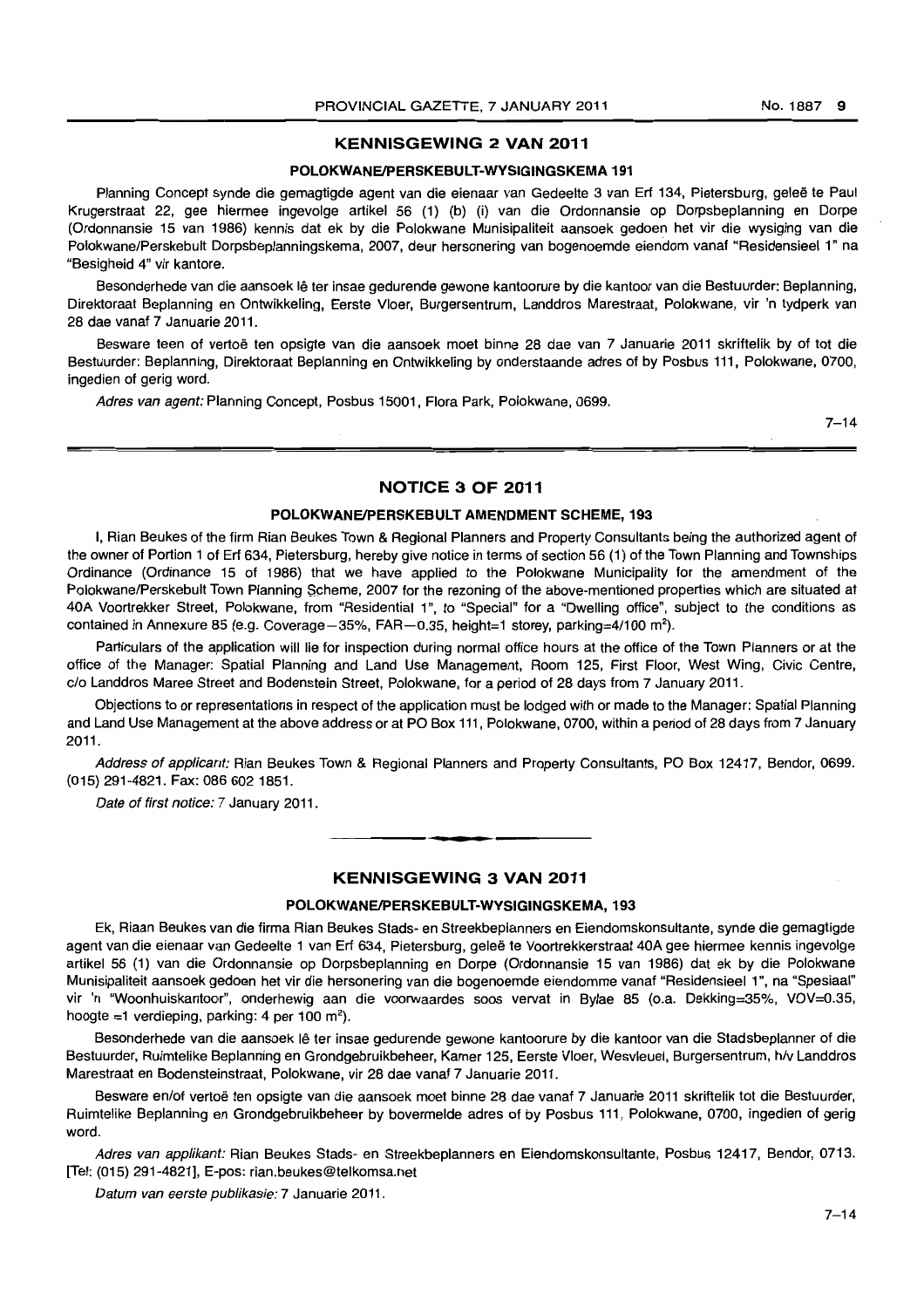# **LOCAL AUTHORITY NOTICES PLAASLIKE BESTUURSKENNISGEWINGS**

### **LOCAL AUTHORITY NOTICE 1**

# **POLOKWANE/PERSKEBULT AMENDMENT SCHEME 195**

NOTICE OF APPLICATION FOR THE AMENDMENT OF THE POLOKWANE/PERSKEBULT TOWNPLANNING SCHEME, 2007, IN TERMS OF SECTION 56(1)(B)(I) OF THE TOWNPLANNING AND TOWNSHIPS **ORDINANCE, 1986 (ORDINANCE NO 15 OF 1986)** 

I, Charlotte van der Merwe, being the authorized agent of the owner of the ert mentioned below hereby give notice in terms of Section 56(1}(b)(i) of the Townplanning and Townships Ordinance, 1986 (Ordinance No 15 of 1986) that I have applied to the Polokwane Municipality for the amendment of the Townplanning Scheme known as the Polokwane/Perskebult Townplanning Scheme, 2007 by the rezoning of the property described below:

Remaining Extent of Erf 681, Pietersburg, located at 66b / 68 Dorp Street, from "Residential 2" to "Residential 3", with special consent in terms of Clause 21 for the establishment of a "Hotel", as well as relaxation in terms of Clause 22 to allow a coverage of 80%.

Particulars of the application will lie for inspection during normal office hours at the office of the Director: Spatial Planning and Land Use Management, first floor, Civic Centre, Landdros Maré Street, Polokwane for a period of 28 days from 7 January 2011.

Objections to or representations in respect of the application must be lodged with or made in writing to the Municipal Manager at the above address or at P O Box 111, POLOKWANE, 0700 within a period of 28 days from 7 January 2011. Address of agent: Kamekho Town Planners

P O Box 4169 Polokwane 0700 Tel: 0152957382

# **PLAASLIKE BESTUURSKENNISGEWING 1**

• **- I** 

#### **POLOKWANE/PERSKEBULT WYSIGINGSKEMA 195**

**KENNISGEWING VAN** DIE **AANSOEK OM DIE WYSIGING VAN DIE POLOKWANEfPERSKEBULT DORPSBEPLANNINGSKEMA, 2007 INGEVOLGE ARTIKEL 56(1)(B)(I) VAN DIE ORDONNANSIE OP DORPSBEPLANNING EN DORPE, 1986 (ORDONNANSIE NO 15 VAN 1986)** 

Ek, Charlotte van der Merwe, synde die gemagtigde agent van die eienaar van die ondergenoemde ert, gee hiermee ingevolge Artikel 56(1)(b)(i) van die Ordonnansie op Dorpsbeplanning en Dorpe, 1986 (Ordonnansie 15 van 1986) kennis dat ek by die Polokwane Munisipaliteit aansoek gedoen het om die wysiging van die Dorpsbeplanningskema bekend as die Polokwane/Perskebult Dorpsbeplanningskema, 2007 deur die hersonering van die eiendom hieronder beskryf:

Restant van Erf 681, Pietersburg, geleë te Dorpstraat 66b / 68, vanaf "Residensieel 2" na "Residensieel 3", sowel as spesiale toestemming in terme van Klousule 21 vir die oprigting van 'n "Hotel", en verslapping in terme van Klousule 22 am 'n dekking van 80% toe te laat.

Besonderhede van die aansoek lê ter insae gedurende kantoorure by die kantoor van die Direkteur: Ruimtelike Beplanning en Grondgebruikbestuur, eerste vloer, Burgersentrum, Landdros Marestraat, Polokwane vir 'n tydperk van 28 dae vanaf 7 Januarie 2011.

Besware teen of vertoe ten opsigte van die aansoek moet binne 'n tydperk van 28 dae vanaf 7 Januarie 2011 skriftelik by of tot die Munisipale Bestuurder by bovermelde adres of by Posbus 111, POLOKWANE, 0700 ingedien of gerig word.

> Adres van Agent: Kamekho Stadsbeplanners Posbus 4169 Polokwane 0700 Tel: 015 295 7382

> > $7 - 14$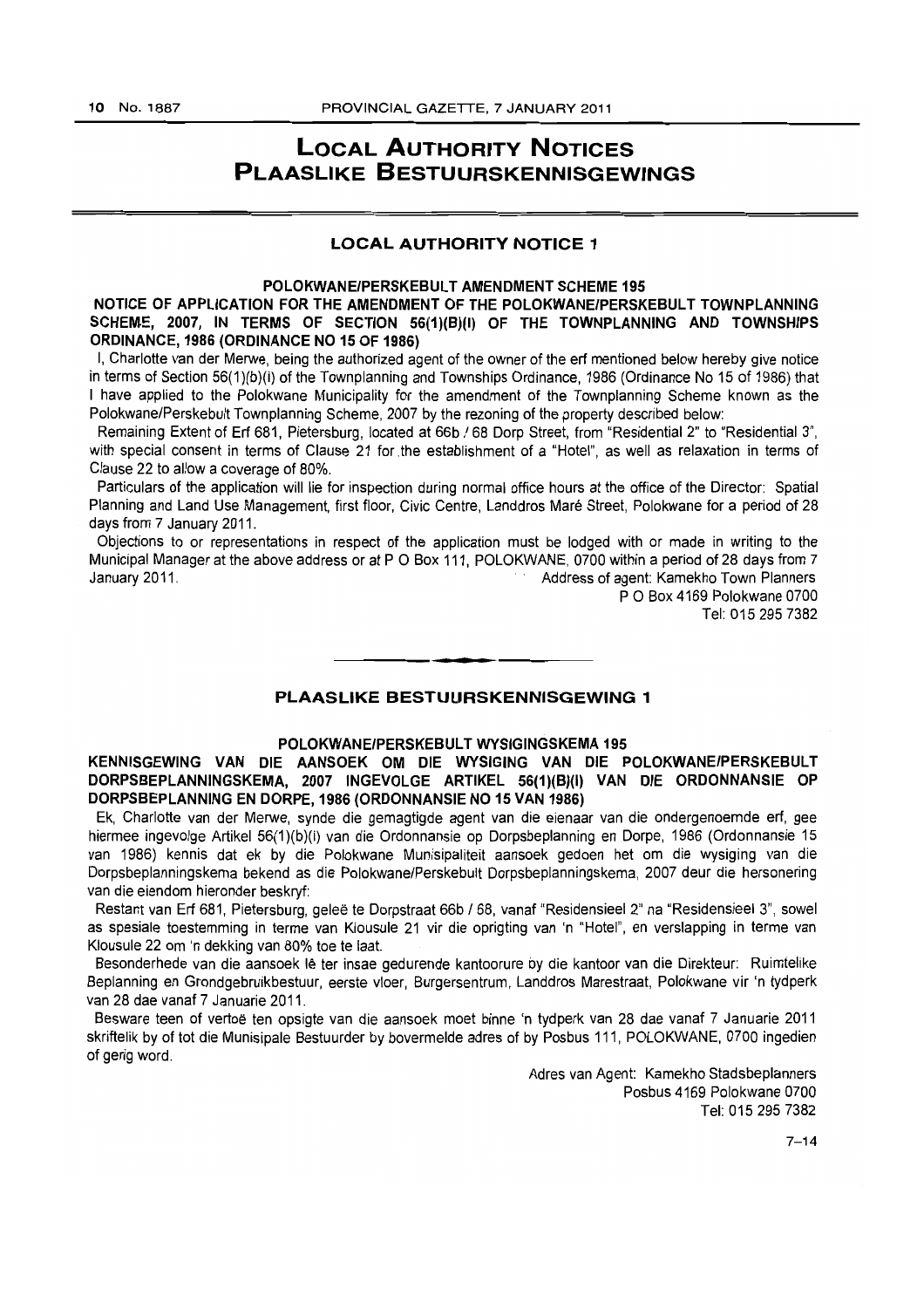#### **LOCAL AUTHORITY NOTICE 2**

#### POLOKWANE LOCAL MUNICIPALITY

#### DECLARATION AS AN APPROVED TOWNSHIP, POLOKWANE X8S

In terms of section 103 (1) of the Town-planning and Townships Ordinance, 1986 (Ordinance 15 of 1986), the Polokwane Local Municipality, hereby declares Polokwane X83 to be an approved Township, subject to the conditions a set out in the Schedule hereto:

#### **SCHEDULE**

STATEMENT OF' CONDITIONS UNOER WHICH THE APPLICATION FOR TOWNSHIP ESTABLISHMENT IN TERMS OF THE PROVISIONS OF CHAPTER III OF THE TOWN PLANNING AND TOWNSHIPS ORDINANCE, 1986 (OROINANCE 15 OF 1986) BY OREAMWORLD INVESTMENTS 170 PROPRIETARY LIMITED (REG. NO. 2004/011837/07) (HEREINAFTER REFERRED TO AS THE APPLICANT) ON PORTION 77 (A PORTION OF PORTION 75) OF THE FARM DOORNKRAAL 680, REGISTRATION DIVISION LS, LIMPOPO, HAS BEEN APPROVED.

#### 1. CONDITIONS OF ESTABLISHMENT

### $1.1$  v.  $\blacksquare$  NAME

The name of the township shall be Polokwane X94,

1.2 OESIGN

The township shall consist of erven and streets as Indicated on General Plan SG. 377/2010.<br>1.2.1 DISPOS

DISPOSAL OF EXISTING CONDITIONS OF TITLE

All erven shall be made subject to existing conditions and servitude's, if any, including the reservation of rights to minerals and a servitude right of way in favour of the Remaining Extent of Portion 75 of the Farm Doornkraal 680 L.S., which reads as follows:

"the property hereby transferred Is further subject to a right of wey 10m wide indicated by the figure HBCJHA on the annexed diagram SG No. A5793/75 in favour of the Remaining Extent of Portion 75 of the said farm Doornkraal 680 L.S., Limpopo Province, measuring 80,757 hectares, held by the fstate of the Late Ivy Taylor Fow/ds (born Reid) by Cartificate of Consolidated Title Nr. T22196/1979 roglsterod the *27th* of June 1979"'

And entitled to the right of way 10m wide over Portion 78 (a portion of portion 76) of the farm Doornkraal 680 L.S. whioh reads as follows:

"the property hereby transferred is further entitied to a right of way 10m wide over Portion 76 (a portion of portion 75) of the Farm Doornkraal 680 L.S., Limpopo Province, measuring 21,4133 hectares, transferred on 27<sup>th</sup> of June 1976 to Gilbert Henry Fowlds (born 28 August 1938) under Deed of Transfer T22197/1979, which right of way is indicated by the figure KBLMK on diagram SG No. A5792/75 annexed to the said Deed of Transfer".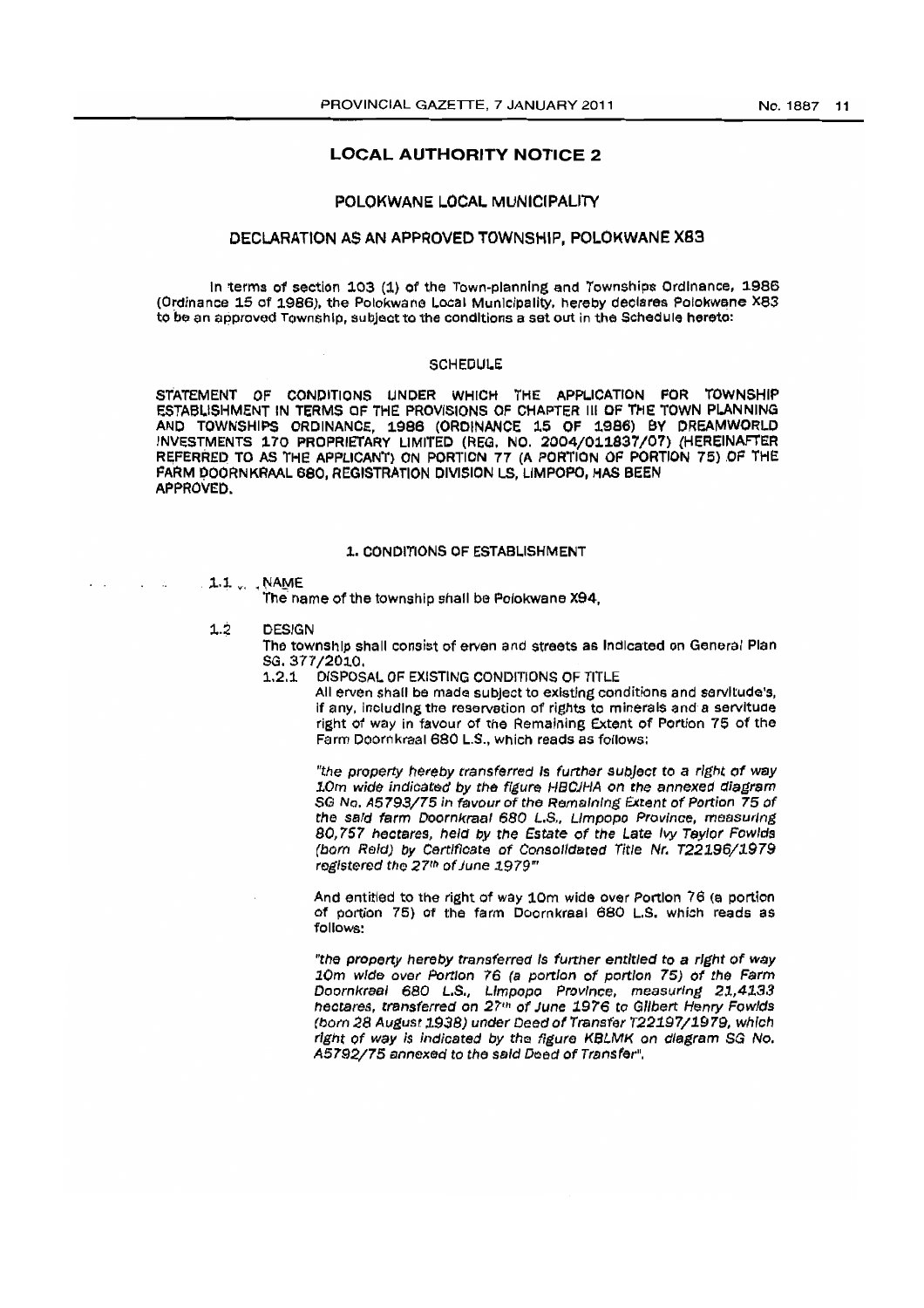#### But excluding:

(a) The following servitude's and restrictive conditions, which shall not be passed on to the erven in the township and which do not effect the township:

> Conditions A1, 2 (i,)( ii) and (iii). Condition B. Condition C. Condition D In Deed of Transfer T163570/2003

> A. The former Portion c of Portion of LOT E of the said farm DOORNKRAAL 680 LS, Northern Province (of which the property hereby transferred forms a portion) is

SUBJECT and ENTITLED to the following servitudes:

- 1. That the owners of the said property and of Portions a, b, d and the Remaining Extent of the said Portion of Lot E of the farm, measuring 116,2742 hectares, transferred by Partition Transfers Nos 8942/1927. 8938/1927, 8939/2927, and 8941/1927 respecrlvefy together with *the* owners of certain Portion measuring 558,1947 hectares, transferred by Deed of Transfer 8194/1903 (together comprising the Northern Portion of the Western Portion, in extent 1110,0983 hecrares. originally transferred *to* PETRUS JOHANNES LEONARD ROETS by Deed of Transfer 1317/1897) and the owners of the Southern Portion of the Western Portion measuring 1110,1026 hectares, transferred to the estate of the late PETRUS JOHANNES SNYMAN by Deed of Transfer 3.318/1897, shall be reciprocally entitled to the use of the running water on the abovementloned properties for the watering of their cattle.
- 2. That the owners of the said farm DOORNKRAAL 680 LS shall be entitled to the water thereon as follows:
	- I) The owner of the Portion In extent 1518,6783 hectares registered under Deed of Transfer 935/1893, during eight days out of every sixteen days.
	- *ll)* The owners of the former Remaining Extent of Portion 58 of the said farm DOORNKRAAL 680 LS indicated *by* the figure ABC D J F G H A on dfagram SG No. AS794/1975 annexed to Certificate of Consolidated 'fltle No 22196/1979 raglstered 27 June 1979 and the said Portions a, b, d and the Remaining Extent of Lot E together with the owners of the Portions In extent 558.1947 hectares transferred *by* Deed of Transfer 8194/1903, during four days out of every sixteen days; and
	- III) The owners of the said Portion in extent 1110,0983 hectares, transferred *by* De¢d of Transfer 1318/1897 during four days out of every sixteen days."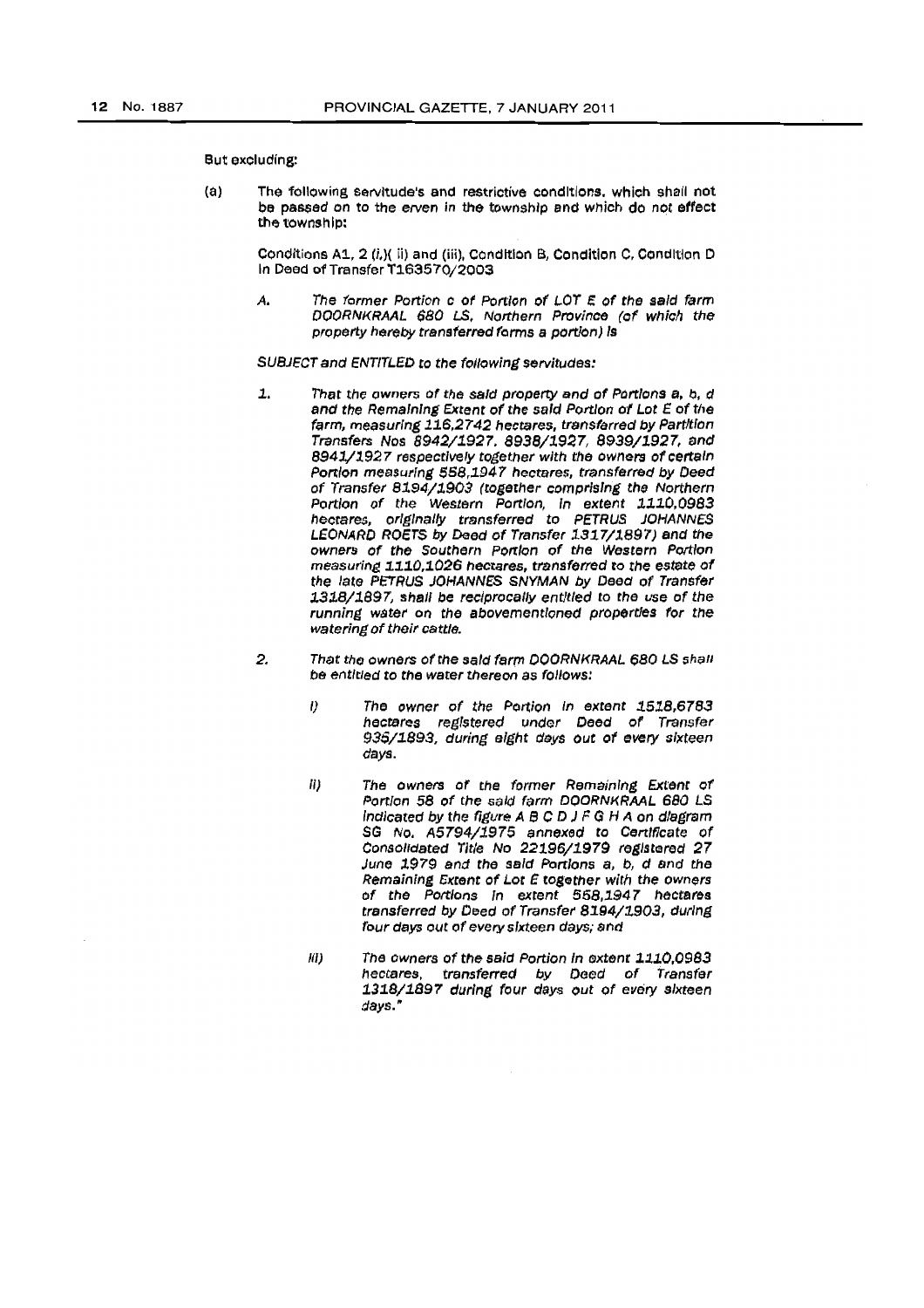s.

- I) The rights of the State President described In Section 34 of the Land Settlement Act, 1912, regarding certain activities to be oonducted on the land.
- Ii) Subject to the rights of the State President described In section thirty-one of the Land Settlement Act 1912, which said rights inter alla include a reservation of mineral rights in favour of the State as will more fully appear from Certificate of Minerai Rights No 252/1946 RM registered on the 6th June, .1946.
- B. The property hereby transferred is further ENTITLED to a right of way 10 (ten) metres wide over PORTION 76 (a portion of Portion 75) of the farm DOORNKRAAL 680 LS, Northern Province. MEASuRING 21,4133 hectares; transferred on 27 June 1979 to GILBERT HENRY FOWLDS (born 28 August 1935) under Deed of Transfer 122197/1979, which right of way is indicated by the figure K B L M K on diagram SG No A5792/75 annexed to the said Deed of Transfer. \*

#### $\cdot \cdot \cdot (b)$  . EXISTING RIGHT OF WAY SERVITUDE 10 M WIDE

The existing Right of Way Servitude, 10 metros wide, as per Diagram S.G. No. A5793/1975, over Portion 77 (a portion of Portion 75) of the farm Doornkraal 680, Registration Division LS, Limpopo, which only affects EPA avenue.

#### 2. CONDITIONS OF TITLE

#### CONDITIONS IMPOSED BY THE AUTHORISED LOCAL AUTHORITY IN TERMS OF THE PROVISIONS OF THE TOWN PLANNING AND TOWNSHIPS ORDINANCE, No.15 OF 1986

The erven mentioned hereunder shall be subject to the conditions as indicated, iniposed by the Polokwane Municipality as authorised local authority in terms of the provisions of the Town Planning and Townships Ordinance, 1986 (Ordinance 15 of 1966).

- (1) ALL ERVEN
	- (a) The erf is subjeot to a servitude, 2 m wide, in favour of the looal authority for sewage and other municipal purposes along any two boundaries other than a street boundary and in the case of a panhandle ert, an additional servitude for municipal purposes 2 m wide across the access portion of the erf, if and when required by the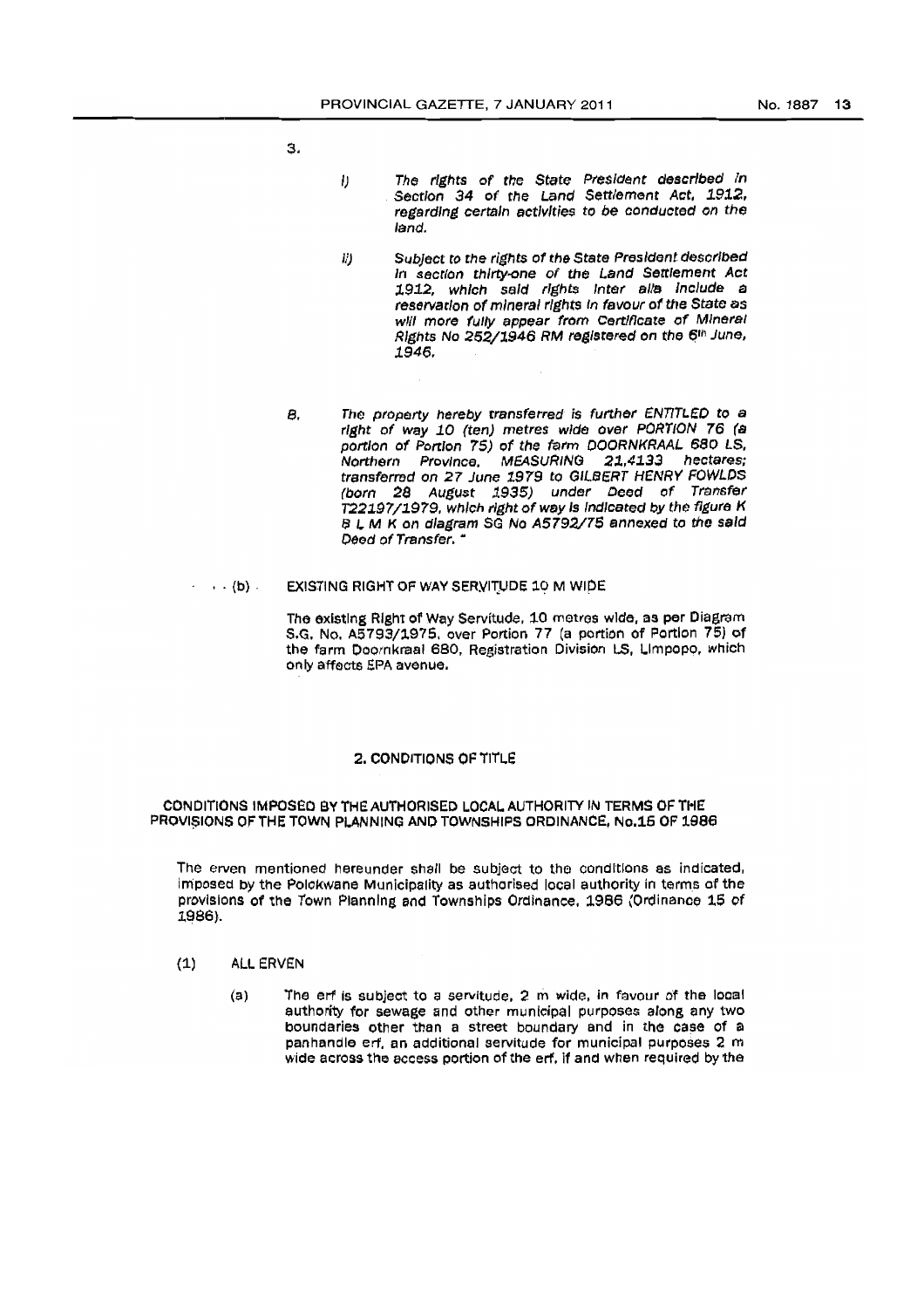local authority: Provided that the local authority may dispense with any such servitude.

- (b) No building or other structure shall be erected within the aforesaid servitude area and no large-rooted trees shall be planted within the area of such servitude or  $2 \text{ m}$  thereof.
- (c) The local authority shall be entitled to deposit temporarily on the land adjoining the aforesaid servitude such material as may be excavated by it during the course of the construction, maintenance or removal of such sewage mains and other works as It In its disorotion may deem neoessary and shall further be entitled to reasonable access to the said land for the aforesaid purpose subject to any damage dona during the process of the construction, maintenance or removal of such sewage mains and other works being made good by the local authority.
- $(d)$  The erf is situated in an area with soil conditions which may affect buildings and structures detrimentally and reSult In damage. Building plans submitted to the local authority shall indicate measures in accordance with recommendations contaIned in the engineerlnggeological report compiled for the township, to limit possible damage to the buildings and structures as a result of the unfavourable foundation conditions, unless proof is submitted to the local authority that such measures are unnecessary or the same purpose can be achieved by alternative measures.
- (2) ERF 20293 ANO EPA AVENUE

The erf and adjoining EPA Avenue is subject to a servitude area, as indicated .on General Plan S.G. No. 377/2010 for Polokwane Extension 94.

Adv J.L:THUSAKGALE, MunicIpal Manager Civic Centre, Polokwane, 0700